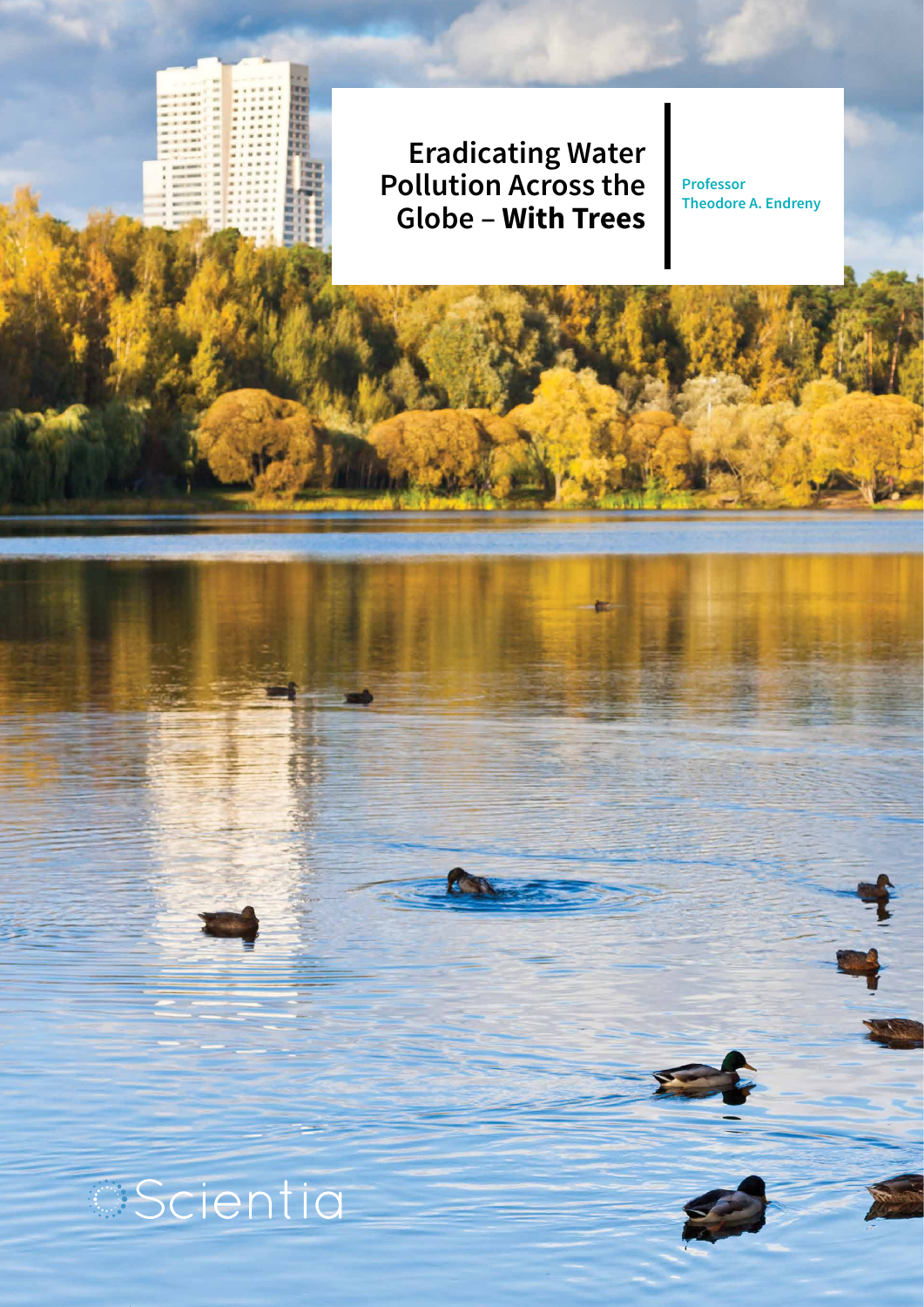#### **How Much of the World's Water Can We Actually Use?**

As every school child learns, three-quarters of the Earth is covered with water, but 96.5% of it is held in our oceans. We can swim in it and fish in it, but we can't drink it – it's salt water. Even so, some of it is too polluted even to swim or fish in. The freshwater we need to drink – only 3.5% of the Earth's total water – is largely tied up in glaciers, the polar ice caps and permanent snow, as well as the water vapour in the atmosphere, ground water and soil water that are not easily accessible. What we're left with is the water in freshwater rivers and lakes, a measly 0.00001% of the Earth's water. But the Earth's animals and plants contain about a quarter of this amount, and as we use that water to live it must be replenished. If water we suck out of the lakes and rivers isn't replaced without pollution, we have no place to get our water. Clearly humans – and all animal and plant life – are intimately connected to the Earth's water supply for life itself. It is this precious, life-sustaining commodity that Professor Theodore Endreny and his colleagues in Environmental Resources Engineering want to protect and preserve. And to do that, they talk about the trees.

#### **Keeping the Water Clean by Using Trees as Living Filters**

It is estimated that half of the world's hospital beds are occupied by patients suffering from disease attributable to contaminated or polluted water. In poor countries, unsafe drinking water leads to diarrhoeal diseases, such as cholera. The World Health Organization estimates that 88% of cases of diarrhoea globally result from unsafe water supplies, while the United Nations estimates that 10% of the world's disease burden could be reduced with improvements in water quality, such as through sanitation, hygiene and management of critical water resources. This is clearly an important and global problem, the costs of which can reach into the trillions of dollars. And besides the health implications, the economic issues related to polluted and limited water supplies cost money, too. It is estimated that in the United States alone that water pollution by nitrogen and phosphorus costs the government, water purification facilities and individuals at least \$4.3 billion USD annually. The social, economic, and environmental impacts of water pollution are huge. So how do our water supplies get so polluted? According to Professor Endreny: 'non-point source runoff of nutrients from agriculture and urban areas



## **ERADICATING WATER POLLUTION ACROSS THE GLOBE – WITH TREES**

Environmental engineer **Professor Theodore Endreny** and his colleagues at the College of Environmental Science & Forestry of the State University of New York want to improve the world by devising ways to make our waterways safe for swimming, fishing and drinking, using trees!

> has impaired waterways, keeping them from being swimmable, fishable, and drinkable.'

In other words, most water pollution isn't from just a single point source of contamination, like a contaminated well or leaky sewerage pipe. Water pollution is caused overwhelmingly by general runoff of water from inhabited areas, bringing with it human contamination, such as sewage and chemical products. In agricultural areas, its brings contamination from livestock and agricultural material, such as fertiliser and decomposing crops. In addition, pollutants emitted into the atmosphere return to earth by gravity and also dissolved in rain, adding to the contaminants that runoff into the river system. These materials are often highly nutritious for bacteria and other causes of human disease. Runoff from such areas provides nitrates and other nutritive substances that enable massive bacterial and algal growths in rivers and lakes, to the detriment of the fish and natural wildlife there, as well as making the water unsafe to drink or even swim in. To clean up our rivers and lakes, we need to clean up the runoff water before it gets to the rivers and lakes. That's where Professor Endreny wants to use Mother Nature to fix Mother Nature. Besides studying traditional ways to combat

pollution, such as by restructuring the current and often out-dated and overloaded pollution treatment systems, he wants to plant trees so clean up our water.

#### **Landscaping – Connecting Humans to Nature**

To environmental engineers, landscaping is connecting the built and natural environment towards a specific purpose, usually the improvement of the environment or a solution to some human problem related to nature. For example, if a town or city in an arid environment is plagued by flash flooding during the rainy season, the area may be landscaped by environmental scientists to provide canals and runoff reservoirs to channel floodwaters away from houses and businesses and green areas to absorb sudden rainfall. In agricultural areas with cyclic rainy and dry seasons, canals can be designed to provide water from adjacent areas to ensure consistent crop and livestock watering. In any case, modifying the landscape of an area is more than just making it pleasant on the senses – it can result in striking and long-range effects on environmental quality and human wellbeing.

Early in his training, Professor Endreny saw that landscapes could be better managed to allow for agriculture and urban development, as well as functioning waterways. 'I saw a chance to advance research and management on this problem by using new remote sensing products and computer hydrology model routines to identify and track the likelihood for pollution to enter receiving waters, and thereby guide planners toward better landscape management,' he explains. In 2002, he published a paper discussing the use of forest buffer strips for trapping nonpoint-source pollutants and protecting surface water quality. At the time, there existed few models designed to identify key areas for buffer installation and management, so he presented a conceptual model of polluted runoff dynamics for estimating watershed-wide forest buffer needs. The model took into consideration elevation and land-cover maps, along with calculations that represented basic nutrient runoff principles. In other words, you can calculate the nitrogen and phosphorus waste runoff from a specific area and determine where to plant trees to denitrify the polluting runoff before it reaches waterways.

What Professor Endreny and his team currently do is build models of problem spots around the world to find the origin, and map the flow path of various pollutants in order to identify areas where trees could be planted to filter and clean the polluted water before it reaches nearby rivers, lakes and oceans. 'The model uses proven yet simple scientific principles to describe the pollution flow path and the filtering process in order to balance accuracy and ease of use. It is our goal to create a model as the go-to tool for communities interested in participating in their land use planning,' he explains. And one of the end products of these models is the planting of trees in strategic positions so that, for example, nitrogenous wastes can be absorbed from runoff before it reaches local bodies of water.

#### **Megacities Mean Mega Benefits for Mankind – But We Cannot Forget the Environment**

There are a number of theories about the origin of the British slang term for toilet – loo – but the most amusing for tourists is that it derived from the Anglicised shout of 'gardyloo' – from the French *regardez l'eau* 

**'Our team builds models to find the origin and map the flow path of these pollutants, and identifies areas were trees could be planted to filter and clean the polluted water before it reaches our rivers, lakes, and oceans'**